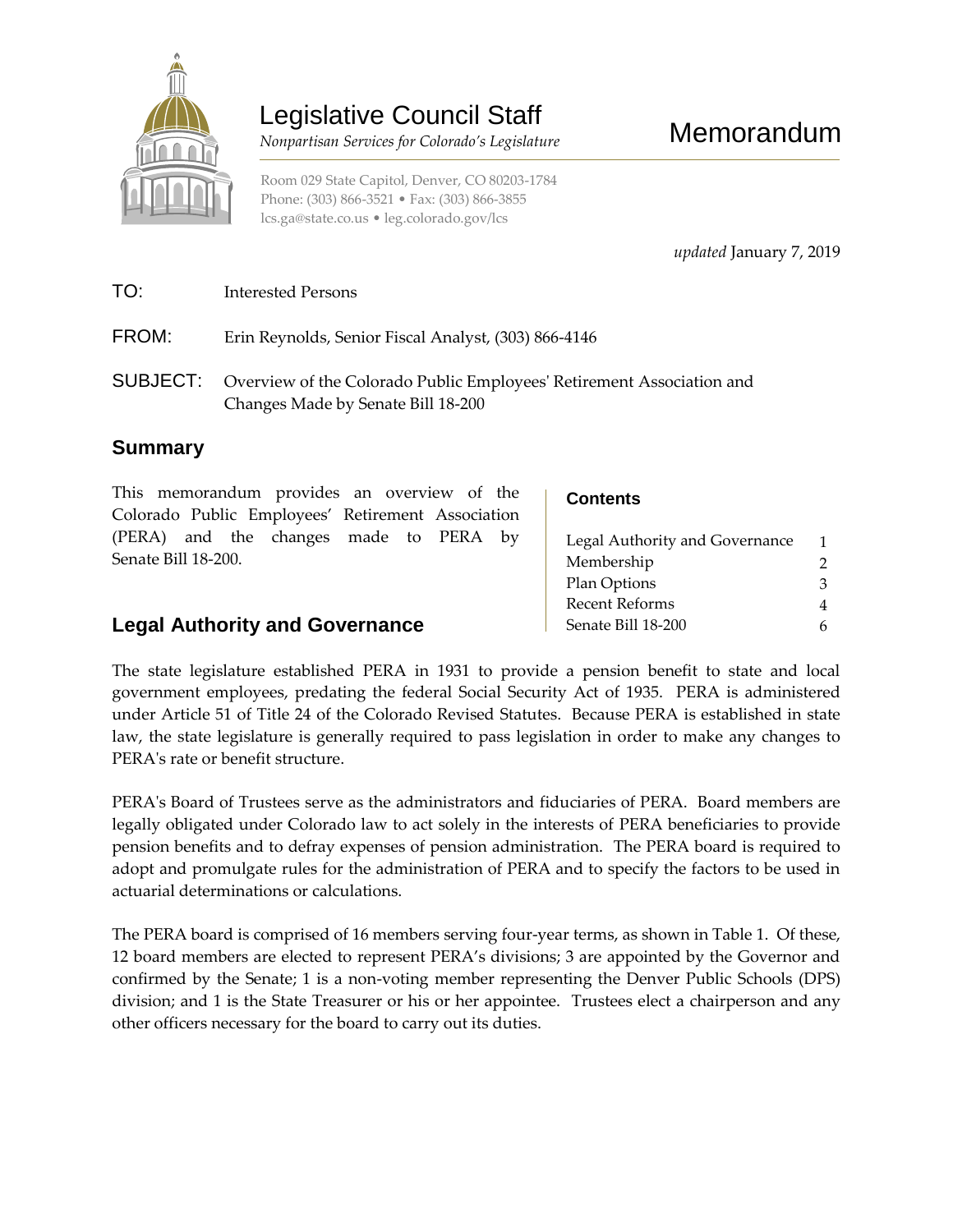#### **Table 1 Composition of the PERA Board of Trustees**

| <b>Trustees</b> | <b>Representing</b>       | <b>Type of Appointment</b>            |
|-----------------|---------------------------|---------------------------------------|
|                 | <b>State Treasurer</b>    | Ex-officio                            |
| 3               | State division            | Elected                               |
| 4               | School division           | Elected                               |
|                 | Local government division | Elected                               |
|                 | Judicial division         | Elected                               |
| 2               | Retirees                  | Elected by division<br>groupings      |
| 3               | Pension expertise         | Governor-appointed,<br>Senate consent |
|                 | <b>DPS</b> division       | Elected, non-voting                   |

 *Source: Section 24-51-203, C.R.S.*

# **Membership**

PERA members are state or local government employees in one of five divisions:

- the state division;
- the school division;
- the local government division;
- the judicial division; and
- the DPS division.

**State division.**Most state employees receive retirement benefits through PERA, with some exceptions. Employees of the Judicial Department and independent judicial agencies belong to the state division, while judges belong to the judicial division, as discussed below. State troopers employed by the Department of Public Safety and, after January 1, 2020, newly hired corrections officers employed by the Departments of Corrections and Human Services, are in the state division but fall into a higher contribution rate structure with reduced retirement ages.

**School division.** The school division contains school district employees in 177 of 178 school districts in the state. DPS employees are in a separate division, as discussed below.

Local government division. The local government division is comprised of employees of 1 county, 27 municipalities, and 120 special districts.

**Judicial division.**The judicial division is comprised of judges, including the Colorado Supreme Court justices, the Court of Appeals judges, district judges, county judges, and magistrates.

**Denver Public Schools division.** The Denver Public School district is in a separate division as a result of merging its retirement system with PERA on January 1, 2010.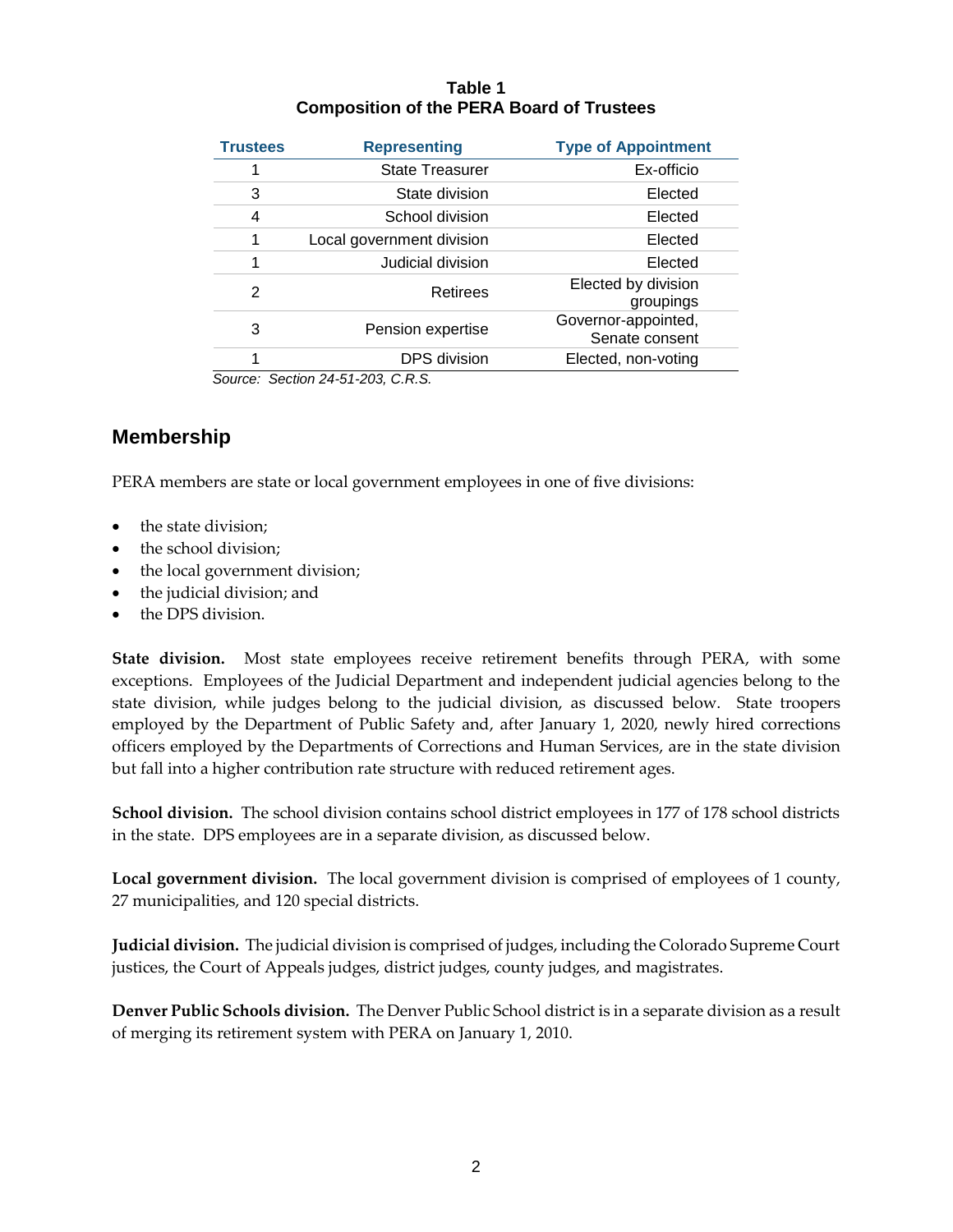# **Plan Options**

PERA administers a defined benefit plan and a defined contribution plan, which are considered 401(a) plans under the Internal Revenue Code. It also administers the following optional plans: a 401(k) and a 457 plan (PERAPlus); health benefits (PERACare); and life insurance. The assets of each of the five PERA divisions are held in separate trust funds. Most PERA members do not contribute to Social Security, and a Social Security benefit through a spouse or other employment may be reduced because of a PERA membership.

**Defined benefit plan.**PERA's defined benefit (DB) plan is a pension plan in which contributions are invested by PERA on an individual's behalf; retirement benefits are guaranteed for the individual's lifetime; and individuals qualify for survivor and disability benefits. Retirement benefits are calculated using an individual's highest average salary, age at retirement, and years of service. The interest rate on member contributions is 3 percent, compounded annually. This plan is generally designed for career public servants.

**Defined contribution plan.**In PERA's defined contribution (DC) plan — which was made available to certain members of the state division hired after 2006 and expanded to members hired on or after January 1, 2019, in the local government division and for classified employees of state institutions of higher education — individuals direct their investments to a variety of fund options and retirement benefits are contingent upon the success of these investments. This plan is comparable to a 401(k), and is generally designed for individuals who are interested in working in PERA-covered employment for only a short duration. PERA allows members eligible for the DC plan a one-time option between month 13 and month 72 of participation to switch plans.

**Differences between the defined benefit and the defined contribution plan.**Table 2 provides an overview of the elements available in each plan.

|                                                                         | <b>DB Plan</b> | <b>DC Plan</b> |
|-------------------------------------------------------------------------|----------------|----------------|
| Lifetime retirement benefit from investments made by PERA               |                |                |
| Duration of retirement benefit dependent on personal investment choices |                |                |
| Potential cost-of-living increase to retirement benefit                 | ✔              |                |
| Access to survivor and disability benefits                              | ✔              |                |
| Access to PERACare upon retirement                                      |                | $\checkmark$   |
| Access to life insurance                                                |                |                |
| Access to PERAPlus 401(k) and 457 Plans                                 | ✔              |                |
| Investment advice available                                             | " √            |                |
| Receive a percentage of employer contributions if account withdrawn     |                |                |
| Direct fees                                                             |                | ✔              |
| Social Security offset applies                                          |                |                |
|                                                                         |                |                |

**Table 2 Comparison of PERA's DB and DC Plans**

*Source: PERA.*

*\* PERACare is available to DC plan members who purchase a lifetime annuity upon termination of PERA-covered employment.*

*\*\* Investment advice available to all members of the voluntary PERAPlus programs.*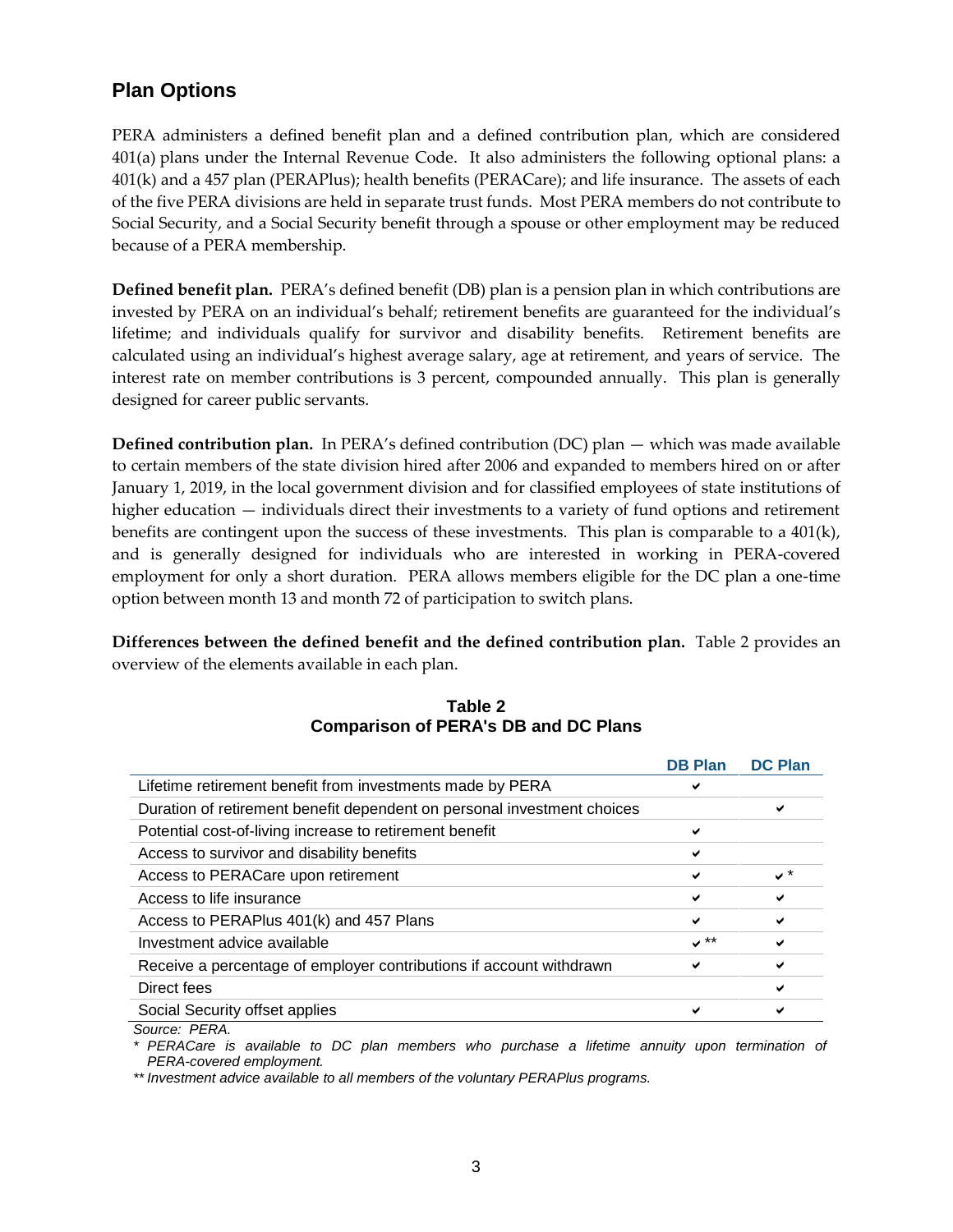**PERAPlus 401(k) and 457 plans.** Members whose employers offer PERA's 401(k) and 457 retirement savings plans may enroll at any time. Both plans offer both a pre-tax and Roth contribution option. In 2018, the total annual contribution limit for each plan is \$18,500.

**PERACare health benefits.** A health benefit program is available to members retiring from the DB plan, as well as members of the DC plan who purchase a lifetime annuity. PERACare includes health care, dental, and vision plans.

**PERA life insurance.** PERA offers decreasing-term group life insurance where premiums are fixed, and the death benefit amounts decrease with age.

# **Recent Reforms**

Over the past few decades, the General Assembly has enacted legislation to address fiscal opportunities and challenges related to PERA.

**Surplus years for PERA.** During the 1990s, the General Assembly increased annual cost of living adjustments (COLAs) for retirees to 3.5 percent and allowed for early retirement at age 50 for members with 25 years of service. Members were also permitted to purchase years of service credit at reduced rates and receive employer matches for contributions to a PERAPlus 401(k) plan.

**Fiscal challenges for PERA.** In response to two recessions in the 2000s, the General Assembly passed legislation to strengthen the fiscal condition of PERA.

*2001 recession.* After the 2001 recession, the legislature passed a number of PERA reform bills which eliminated matching contributions to 401(k) plans, increased the mandatory years of service and required retirement age, and implemented new employer contributions through mechanisms called the Amortization Equalization Disbursement (AED) and the Supplemental Amortization Equalization Disbursement (SAED). The AED is an additional employer contribution. The SAED is also an employer contribution; however, the contribution is funded by moneys otherwise available for employee salary increases.

*2007-2009 recession.* After the Great Recession, the legislature passed a major PERA reform bill in 2010. The bill reduced the COLA to the lesser of 2 percent or the rate of inflation, and allowed the COLA to be adjusted based on PERA's funded status. For employees not eligible to retire as of January 1, 2011, the bill reduced the annual cap on the change in salary amount during the highest average salary period used to calculate a retirement benefit from 15 percent to 8 percent. The bill also increased age and service requirements for retirement eligibility. Finally, it phased in an increase in the employer AED and SAED contributions for the state, school, and DPS divisions.

*Independent PERA studies.* In 2014, the legislature passed Senate Bill 14-214, to create and fund three independent assessments of PERA that were completed in 2015:

 the [Milliman Retirement Benefits Study](https://www.copera.org/sites/default/files/documents/millimanstudy.pdf) incorporated the PERA benefit into the state's total compensation survey; 1

 $\overline{a}$ 1[https://www.copera.org/sites/default/files/documents/millimanstudy.pdf.](https://www.copera.org/sites/default/files/documents/millimanstudy.pdf)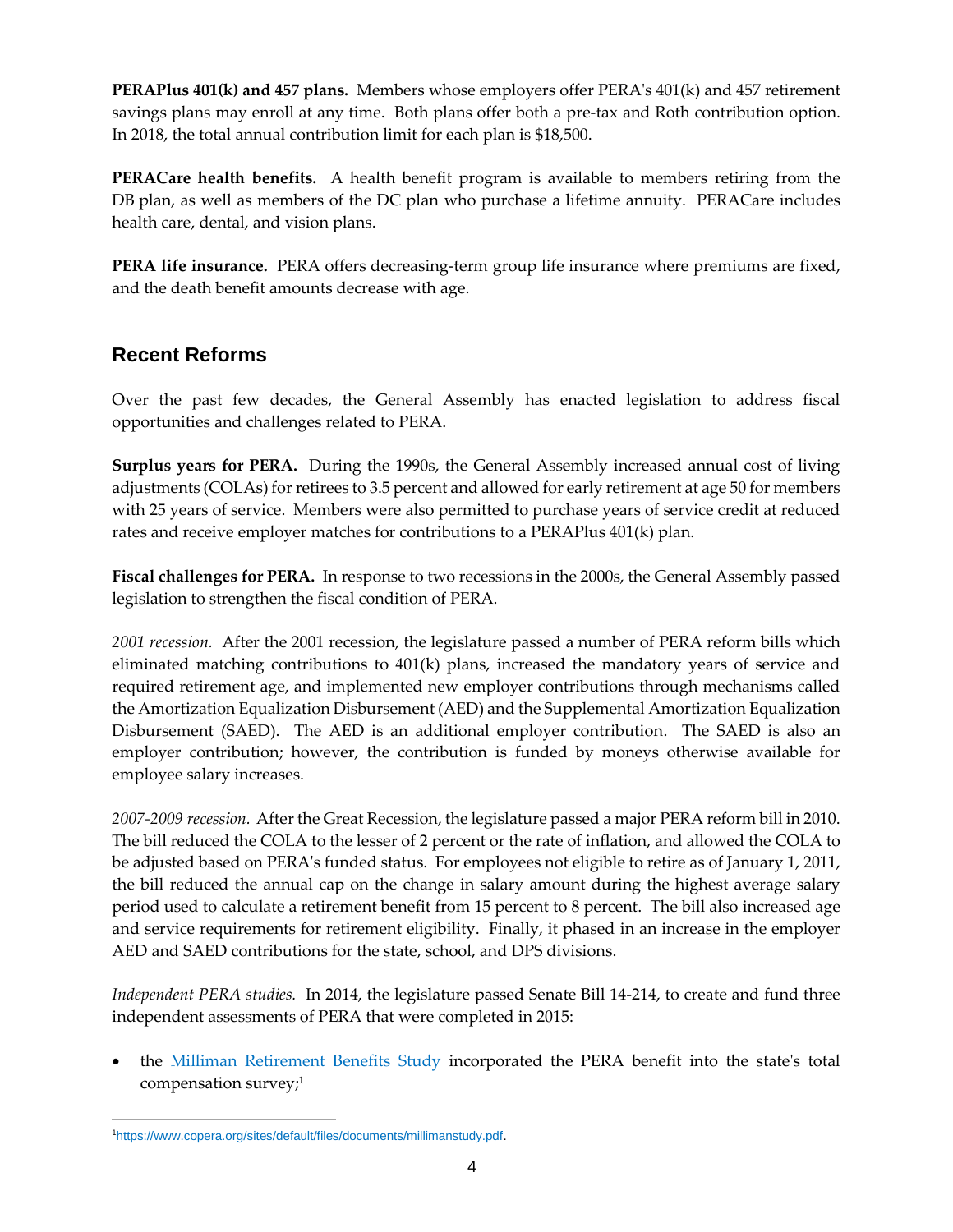- the [Gabriel, Roeder, Smith & Co. Plan Design Study](https://www.copera.org/sites/default/files/documents/grsstudy.pdf) compared the costs and effectiveness of PERA's DB plan to alternative plans in the public and private sector;<sup>2</sup> and
- the [Pension Trustee Advisors Sensitivity Analysis](https://www.copera.org/sites/default/files/documents/ptastudy.pdf) performed a sensitivity analysis of PERA's assumptions and created a traffic light methodology to simplify communication related to the funded status of the PERA trusts. 3

**Changing assumptions and longer life expectancies.**The overall goal of a pension system is to ensure that, with contributions, investments, and interest earnings, there is sufficient revenue to pay for accrued (current) and projected plan liabilities. Governmental Accounting Standards Board (GASB) standards and state law provide that a maximum amortization period of 30 years is considered actuarially sound.

In late 2016, the PERA board lowered PERA's expected rate of return on its investments to 7.25 percent. This assumption change, combined with planning for longer life expectancies, caused the unfunded liability of PERA's trusts to extend past 50 years in nearly all the divisional trusts. In response to this, PERA conducted a statewide outreach tour in 2017, which resulted in the PERA board's recommendation of a package of reforms to the state legislature for the 2018 session.

Figure 1 shows the funded status of each PERA division, illustrating the decrease since the early 2000s.



<sup>2</sup>[https://www.copera.org/sites/default/files/documents/grsstudy.pdf.](https://www.copera.org/sites/default/files/documents/grsstudy.pdf) <sup>3</sup>[https://www.copera.org/sites/default/files/documents/ptastudy.pdf.](https://www.copera.org/sites/default/files/documents/ptastudy.pdf)

 $\overline{a}$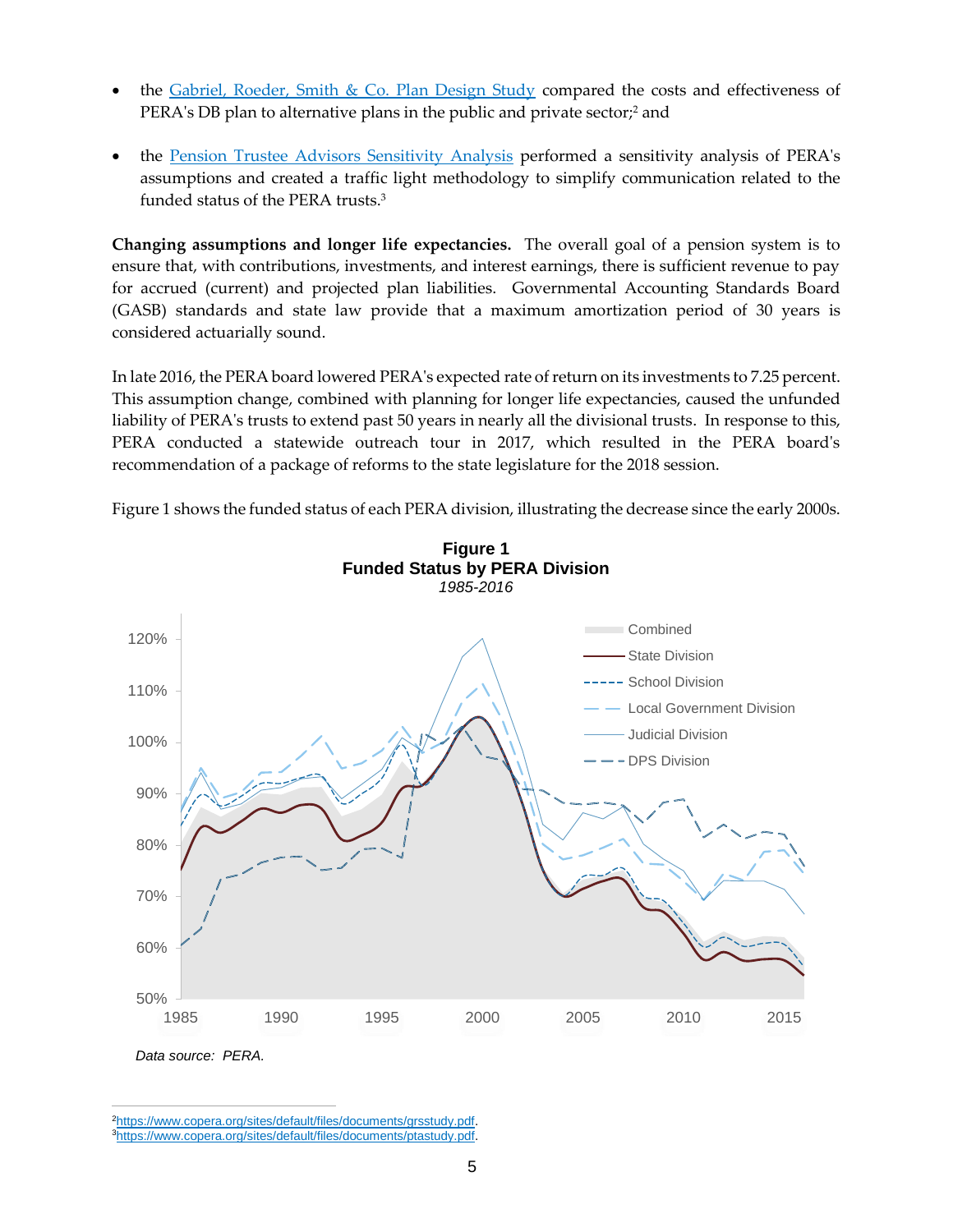# **Senate Bill 18-200**

Senate Bill 18-200 created revenue infusions and cost savings to PERA achieved through new requirements for the state budget, employers, employees, retirees, and future beneficiaries, as well as future automatic adjustments and supplements. As a result of the bill, PERA estimates that all divisional trusts are within a 30-year amortization period as shown in Table 3.

#### **Table 3 Estimated Amortization Periods to Achieve Full Funding in PERA's Trusts\*** *Based on 2017 valuations*

| <b>Division</b>              | <b>Amortization Period</b><br><b>Before SB 18-200</b> | <b>Amortization Period</b><br>After SB 18-200* |
|------------------------------|-------------------------------------------------------|------------------------------------------------|
| State                        | 57 years                                              | 27 years                                       |
| School                       | 77 years                                              | 30 years                                       |
| <b>Local Government</b>      | 54 years                                              | 15 years                                       |
| Judicial                     | 53 years                                              | 15 years                                       |
| <b>Denver Public Schools</b> | 55 years                                              | 17 years                                       |
| 0 <b></b>                    |                                                       |                                                |

 *Source: PERA.* 

 *\* Estimates subject to change.*

The provisions of the bill are summarized below and described further in the subsections that follow.

**State and employer share.** Beginning in 2018, Senate Bill 18-200 requires an annual distribution of \$225 million from state funds to PERA. In addition, the bill increases employer contributions by 0.25 percent in all divisions except local government beginning in 2019.

**Current PERA members.** The bill phases in a three-year, 2 percent contribution rate increase for all employees who are members of PERA.

**Retirees.** The bill freezes the cost-of-living adjustment for retirees for two additional years after retirement; combined with past legislation, the freeze is now three years for all new retirees. After that time period, the COLA is set at 1.5 percent each year.

**Future PERA members.** For employees hired beginning July 2019, the PERA benefit will be assessed on gross salary instead of net salary after health- and transportation-related pre-tax payroll deductions. For employees hired after 2020, the bill changes the required number of service years and required age for retirement, as well as the way that retirement is calculated through adjustments to the Highest Average Salary (HAS) calculation.

**Automatic adjustment mechanisms and DC supplement.** The bill creates an automatic contribution rate adjustment for employers, employees, and retirees that increases or decreases contribution and COLA rates depending on funding outcomes for the PERA trusts. The bill also requires employer contribution rates to be adjusted to supplement the DB trusts for employees electing the DC plan.

**Other provisions.** Senate Bill 18-200 expands the DC plan to local governments and institutions of higher education; reclassifies corrections officers to the state trooper rate; creates new legislative oversight of PERA through the Pension Review Commission and Subcommittee; and clarifies provisions related to local government employers terminating PERA affiliation.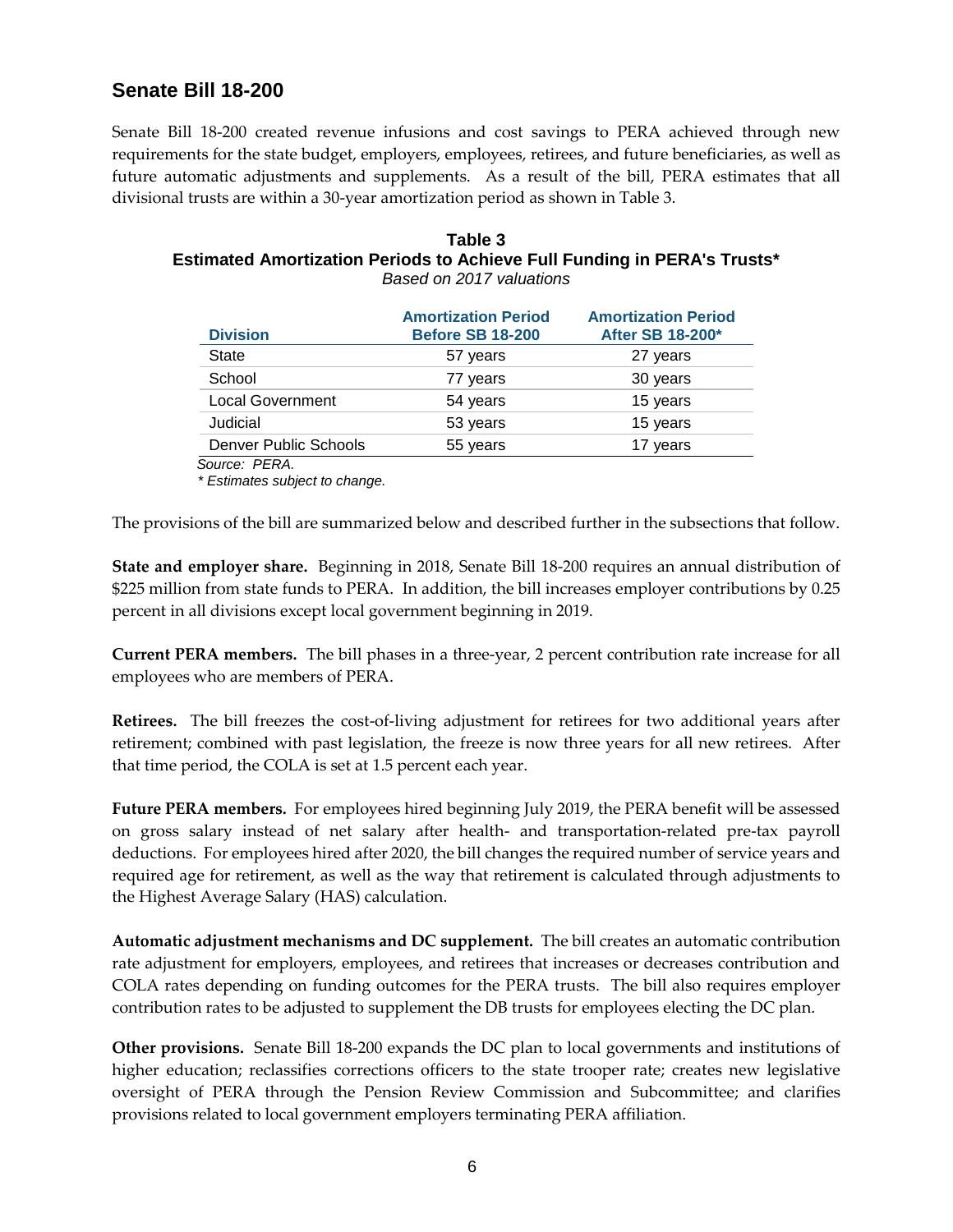## Direct Distribution of State Funds to PERA

Beginning in FY 2018-19, the bill requires the state to annually distribute \$225 million to PERA until the unfunded liabilities of the state, judicial, school, and DPS divisional trusts are paid. The direct distribution is paid primarily from the General Fund, but may also come from cash funds and federal funds. The distribution must be included in the Governor's annual budget request and in the Long Bill each year. PERA is required to credit these funds proportionally to the relevant divisional trusts. By September 1 every year, PERA must determine the unfunded liability status of each division and notify the Office of State Planning and Budgeting and the Joint Budget Committee when the direct distribution is no longer required.

# Employer and Employee Contribution Rate Increase

The amount of employee and employer contributions increases beginning in July 2019 are shown in Table 4. The employer contribution rate increases by 0.25 percent beginning in FY 2019-20 and the employee contribution increases by 2 percent over a three-year phase-in period from FY 2019-20 to FY 2021-22. The increased employer contribution amount is credited to the appropriate divisional trust regardless of whether the member has elected the DB or DC plan.

|              | <b>State</b> | <b>Troopers</b> | <b>School</b> | <b>DPS</b> | Local  | <b>Judicial</b>   |
|--------------|--------------|-----------------|---------------|------------|--------|-------------------|
|              |              |                 | Employer*     |            |        |                   |
| <b>FY 19</b> | 10.15%       | 12.85%          | 10.15%        | 10.15%     | 10.00% | 13.66%            |
| <b>FY 20</b> | 10.40%       | 13.10%          | 10.40%        | 10.40%     | 10.00% | 13.91%            |
| + AED        | 5.00%        | 5.00%           | 4.50%         | 4.50%      | 2.20%  | $3.40 - 3.80\%$   |
| + SAED       | 5.00%        | 5.00%           | 5.50%         | 5.50%      | 1.50%  | $3.40 - 3.80\%$   |
| FY 20 Total  | 20.40%       | 23.10%          | 20.40%        | 20.40%     | 13.70% | $20.71 - 21.51\%$ |
|              |              |                 | Employee**    |            |        |                   |
| <b>FY 19</b> | 8.00%        | 10.00%          | 8.00%         | 8.00%      | 8.00%  | 8.00%             |
| <b>FY 20</b> | 8.75%        | 10.75%          | 8.75%         | 8.75%      | 8.75%  | 8.75%             |
| <b>FY 21</b> | 9.50%        | 11.50%          | 9.50%         | 9.50%      | 9.50%  | 9.50%             |
| <b>FY 22</b> | 10.00%       | 12.00%          | 10.00%        | 10.00%     | 10.00% | 10.00%            |

| Table 4                                                                 |
|-------------------------------------------------------------------------|
| <b>Employer and Employee Contribution Rates to PERA Under SB 18-200</b> |

*Source: Section 24-51-401, C.R.S.*

*\* Pursuant to House Bill 17-1265, the AED and SAED rates for the Judicial Division will increase by 0.4 percent each January 1 through CY 2023.*

*\*\* The increased employee contribution amount passed in SB 18-200 is credited to an employee's account regardless of DB or DC plan election.*

#### COLA Timeout and Rate Reduction for Retirees

The annual COLA for retirees is currently 2 percent. For the years 2018 and 2019, the bill eliminates the COLA. For each year thereafter, the bill sets the COLA at 1.5 percent. This amount may be adjusted automatically as explained below. The bill also requires that benefit recipients whose effective date of retirement is on or after January 1, 2011, and who have not received a COLA on or before May 1, 2018, not receive a COLA for at least three years following initial receipt of retirement benefits.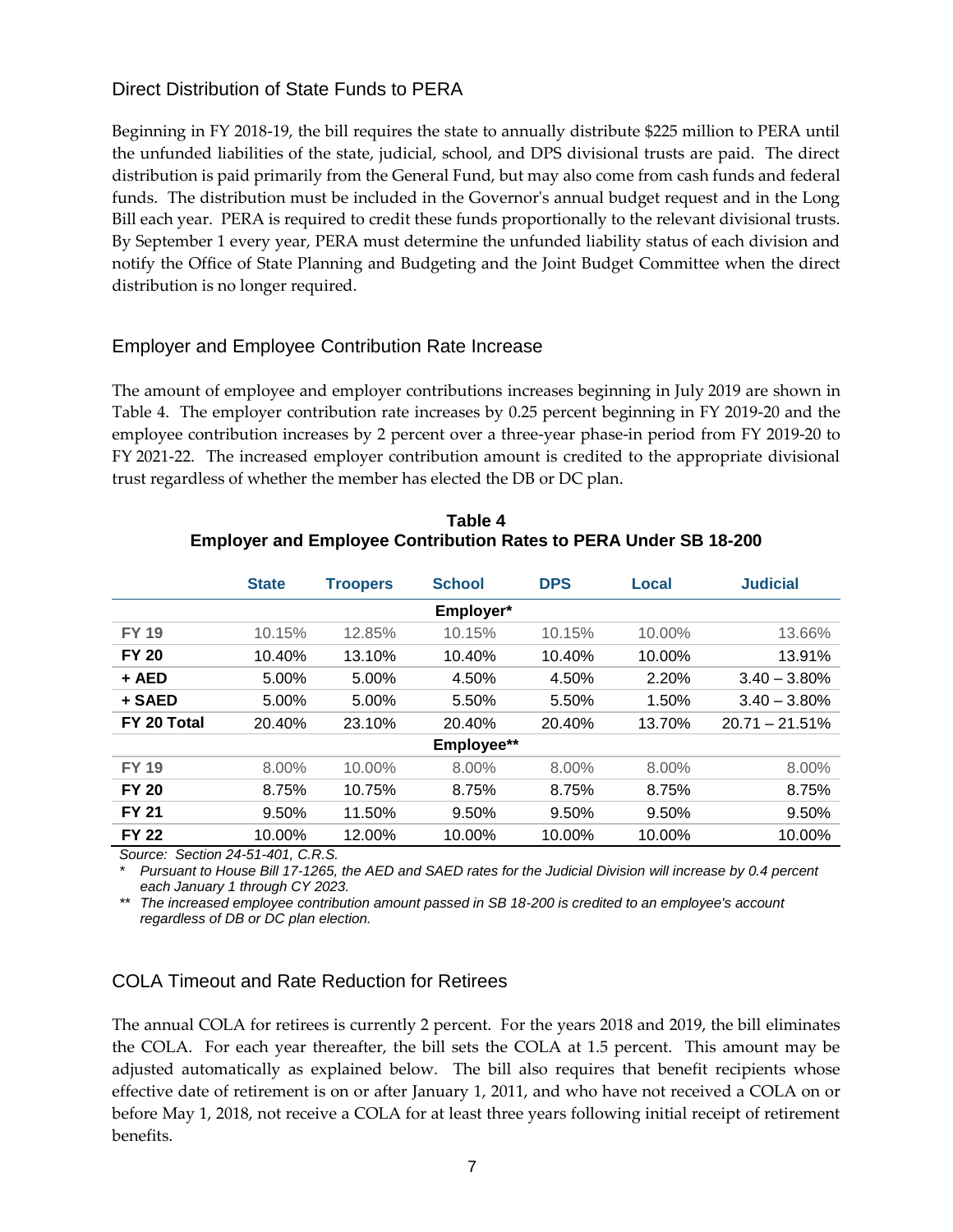### Retirement Eligibility

For PERA members who are hired on or after January 1, 2020, the bill modifies the number of service years required for full service retirement, as shown in Table 5, and the number of service years required for reduced service retirement, as shown in Table 6.

|                               | <b>Years of Service</b><br><b>Required to Retire at</b><br><b>Any Age</b> |                                | <b>Required to Retire</b><br>at a Specific Retirement Age | <b>Years of Service</b>        |                          | <b>Years of Service</b><br><b>Required to Retire</b><br>at Age 65 |
|-------------------------------|---------------------------------------------------------------------------|--------------------------------|-----------------------------------------------------------|--------------------------------|--------------------------|-------------------------------------------------------------------|
| <b>Division</b>               | <b>Current</b><br>Hires*                                                  | <b>Hired After</b><br>1/1/2020 | <b>Current</b><br>Hires*                                  | <b>Hired After</b><br>1/1/2020 | <b>Current</b><br>Hires* | <b>Hired After</b><br>1/1/2020                                    |
| State, Local,<br>and Judicial | 35 years                                                                  | 35 years                       | Age 60, 30 years                                          | Age 64, 30 years               | 5 years                  | 5 years                                                           |
| <b>Troopers</b>               | 30 years                                                                  | 35 years                       | Age 50, 25 years<br>Age 55, 20 years                      | Age 55, 25 years               | 5 years                  | 5 years                                                           |
| <b>School</b><br>and DPS      | 35 years                                                                  | 35 years                       | Age 58, 30 years                                          | Age 64, 30 years               | 5 years                  | 5 years                                                           |

### **Table 5 Full Service Retirement Eligibility Under SB 18-200**

*Source: Section 24-51-602, C.R.S.*

*\*Represents age and service requirements for members joining PERA on or after January 1, 2017.*

| Table 6                                                       |
|---------------------------------------------------------------|
| <b>Reduced Service Retirement Eligibility Under SB 18-200</b> |

|                       | Hired Before 1/1/2020                        |                                             | <b>Hired After 1/1/2020</b>  |                                             |
|-----------------------|----------------------------------------------|---------------------------------------------|------------------------------|---------------------------------------------|
|                       | Age<br><b>Requirement</b>                    | <b>Service Credit</b><br><b>Requirement</b> | Age<br><b>Requirement</b>    | <b>Service Credit</b><br><b>Requirement</b> |
| <b>All Divisions</b>  | 50 years old<br>55 years old<br>60 years old | 25 years<br>20 years<br>5 years             | 55 years old<br>60 years old | 25 years<br>5 years                         |
| <b>State Troopers</b> | 50 years old<br>60 years old                 | 20 years<br>5 years                         | 55 years old                 | 20 years                                    |

*Source: Section 24-51-604, C.R.S.*

*\*Age and service requirements for a reduced benefit apply to all PERA members, regardless of membership date.*

#### Highest Average Salary Calculation

The retirement benefit paid to a PERA member depends on his or her date of hire, years of service credit, and age at retirement. It is calculated using a percentage of the member's highest average salary over a period of time, including a base salary year. Senate Bill 18-200 increased the number of years factored into the calculation for members who are not vested by January 1, 2020, as shown in Table 7.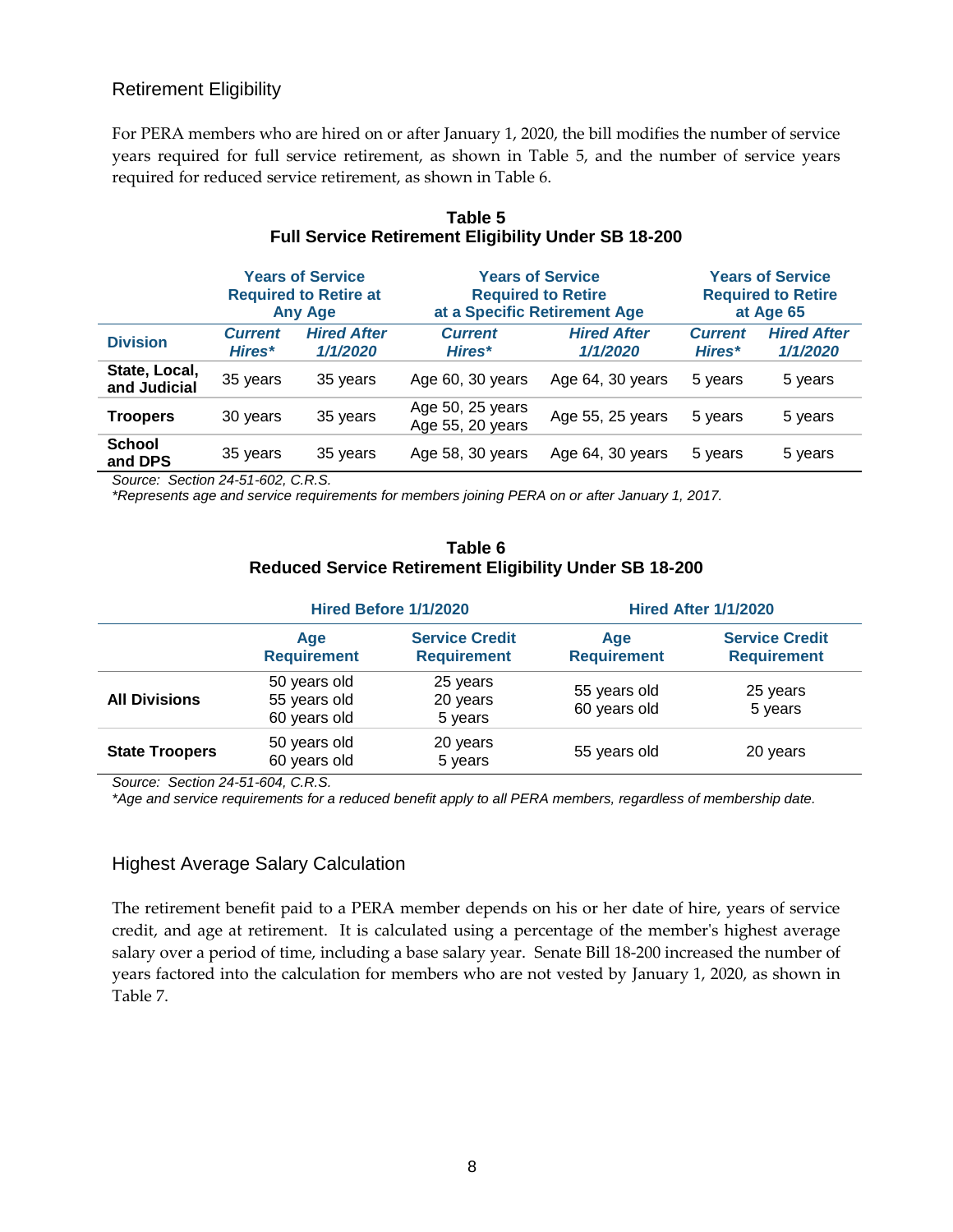#### **Table 7 Highest Average Salary Period Under SB 18-200 After Base Year**

| As of 1/1/20      | <b>All Divisions Except Judicial</b> | <b>Judicial</b>        |
|-------------------|--------------------------------------|------------------------|
| Vested            | 3 periods of 12 months               | 1 period of 12 months  |
| <b>Not Vested</b> | 5 periods of 12 months               | 3 periods of 12 months |

*Source: Section 24-51-101 (25)(a), C.R.S.*

# Automatic Adjustments to Contribution Rates and the COLA

Beginning July 1, 2019, with the first adjustment permitted on July 1, 2020, and each July 1 thereafter, PERA must annually determine whether an adjustment to the employer and member contribution rate and the COLA rate for retirees is required, based on certain conditions, as shown in Table 8. When an adjustment is made, it must be equally apportioned to employers, members, and retirees, and may not exceed the maximum yearly adjustment amount. Adjustments may occur only once in a calendar year, and are triggered when the blended total contribution amount is less than 98 percent or more than 120 percent of the blended total actuarially required contribution, using the following definitions:

- "Blended total contribution amount" is the weighted average of the total amounts paid by employers and members to PERA by all divisions, not to include the portions of employer contributions remitted to the health care trust fund and the COLA reserve.
- "Blended total required contribution" is the weighted average of the total reported actuarially determined contribution rates and member contribution rates for PERA's trusts.
- "Weighted average" means the most recent valuation of the proportion of unfunded actuarial accrued liability attributable to each division.

#### **Table 8 Automatic Contribution and COLA Rate Adjustments Under SB 18-200**

| сопиточноп.                       |                                                                                                  |
|-----------------------------------|--------------------------------------------------------------------------------------------------|
| <b>COLA Rate</b>                  | reduced up to 0.25%; not to be reduced to less than 0.5% total                                   |
| <b>Employer Contribution Rate</b> | increased up to 0.5%; not to exceed statutory contribution rates plus 2% total                   |
| <b>Member Contribution Rate</b>   | increased up to 0.5%; not to exceed statutory contribution rates plus 2% total                   |
| Direct Distribution               | increased by up to \$20 million; not to exceed \$225 million in a fiscal year                    |
| required contribution:            | When the blended total contribution amount is greater than 120% of the blended total actuarially |
| <b>COLA Rate</b>                  | increased up to 0.25%; not to exceed 2% total                                                    |
| <b>Employer Contribution Rate</b> | reduced up to 0.5%; not to be less than statutory contribution rates                             |
| <b>Member Contribution Rate</b>   | reduced up to 0.5%; not to be less than statutory contribution rates                             |
| Direct Distribution               | reduced by up to \$20 million in a fiscal year                                                   |

*When the blended total contribution amount is less than 98% of the blended total actuarially required contribution:*

*Source: Section 24-51-413, C.R.S.*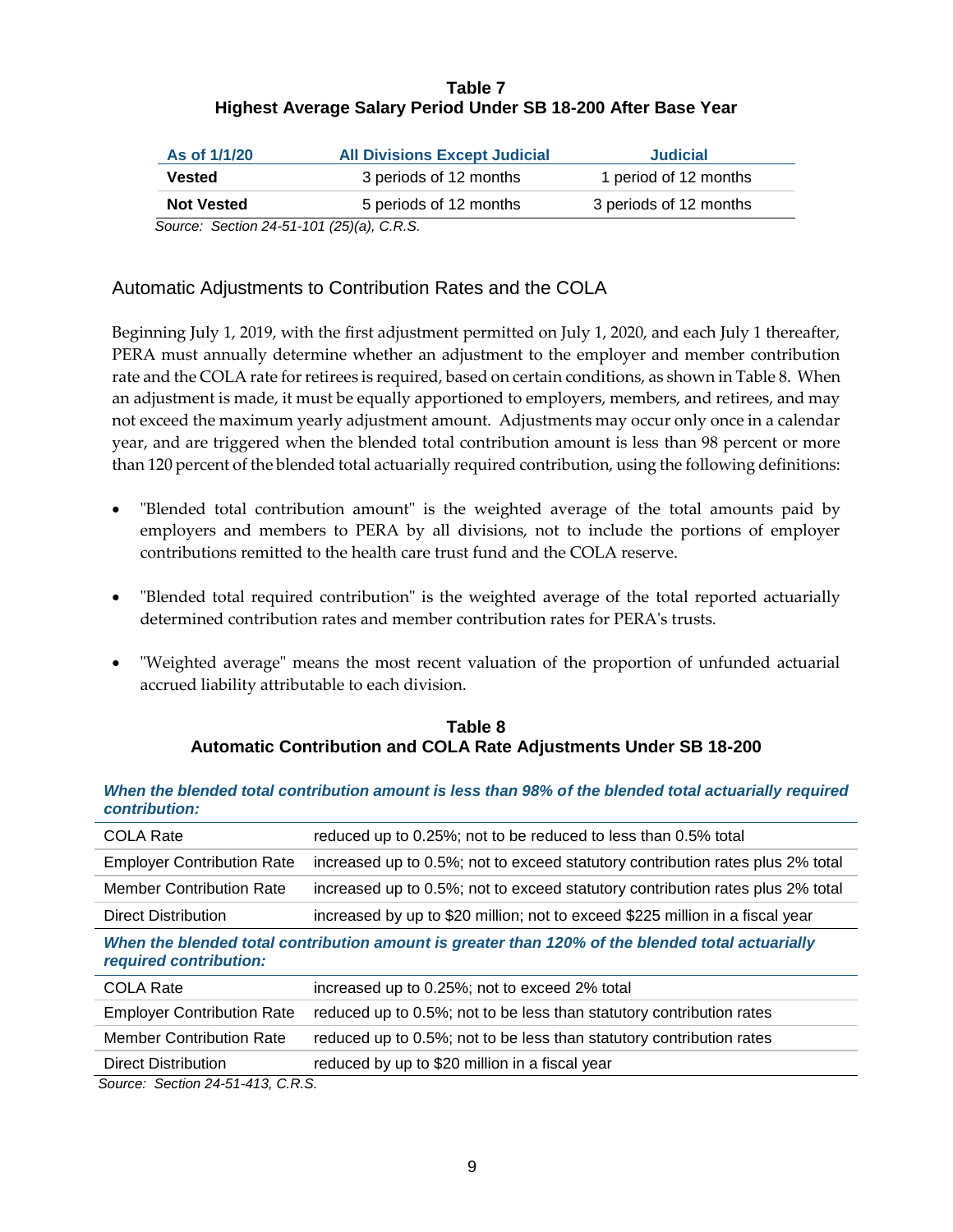### DC Supplement

Beginning January 1, 2021, the bill requires that employers in the state and local government divisions pay a "defined contribution supplement" whenever a new hire chooses the DC option. The supplementary payment is the amount that would have otherwise gone to the DB trusts to pay down the unfunded liability if a member had elected the DB plan, plus investment earnings on that amount. The supplement must be paid by the employer for all new employees hired on or after January 1, 2019, who elect the DC plan.

#### Other Provisions

**DC plan expansion to higher education and local government.** Under current law, members in the state division (with the exception of higher education) hired after January 1, 2006, may elect to participate in PERA's DC plan rather than its DB plan. A DC account receives the monthly employer contribution, while the amortization equalization disbursement (AED) and supplemental amortization equalization disbursement (SAED) payments are credited to pay down the unfunded liability of the DB plan. Beginning January 1, 2019, classified employees in state institutions of higher education and local government division employees may elect to participate in the DC plan. An employee who elects the DC plan will receive their full member contribution amount as increased under the bill, and the employer contribution amount under current law.

**Reclassification of corrections officers to state trooper benefit rate.**Senate Bill 18-200 expands the definition of state trooper to include state correctional officers and county sheriffs, undersheriffs, deputy sheriffs, noncertified deputy sheriffs, and detention officers hired by a local government division in the same benefit structure as state troopers for new employees hired after January 1, 2020. As a result, the employer contribution rate will increase 2.7 percent, from 10.15 percent to 12.85 percent, and the member contribution rate will increase 2.0 percent, from 8.0 percent to 10.0 percent for these reclassified members. These percentages do not include the additional employer and member contribution rate increase outlined in Table 4.

**Pension Review Commission and Subcommittee.** Senate Bill 18-200 renames the existing Police Officers' and Firefighters' Pension Reform Commission, a standing legislative interim committee, as the Pension Review Commission. The composition of the commission is modified effective January 4, 2019, reducing the number of legislators from 15 to 10, with 5 from each house, and including minority leader appointments. In addition, the bill creates the Pension Review Subcommittee to study and develop legislation concerning PERA. The subcommittee consists of 14 legislative and non-legislative members appointed by legislative leadership, the Governor, and the State Treasurer. The subcommittee is required to make recommendations to PERA and the larger commission regarding several issues, including the requirement that the subcommittee commission an independent review of the economic and investment assumptions used to model the PERA financial situation every three years.

**Requirements of PERA's Board of Trustees.** Senate Bill 18-200 codifies the PERA board's current practice of performing an annual sensitivity analysis to determine whether actuarial assumptions are meeting targets. The board must report this information annually to the Governor, the Joint Budget Committee, the Legislative Audit Committee, and the House and Senate Finance Committees. The PERA board may also disclose investment information to the legislative members of the Pension Review Commission while the commission is in executive session.